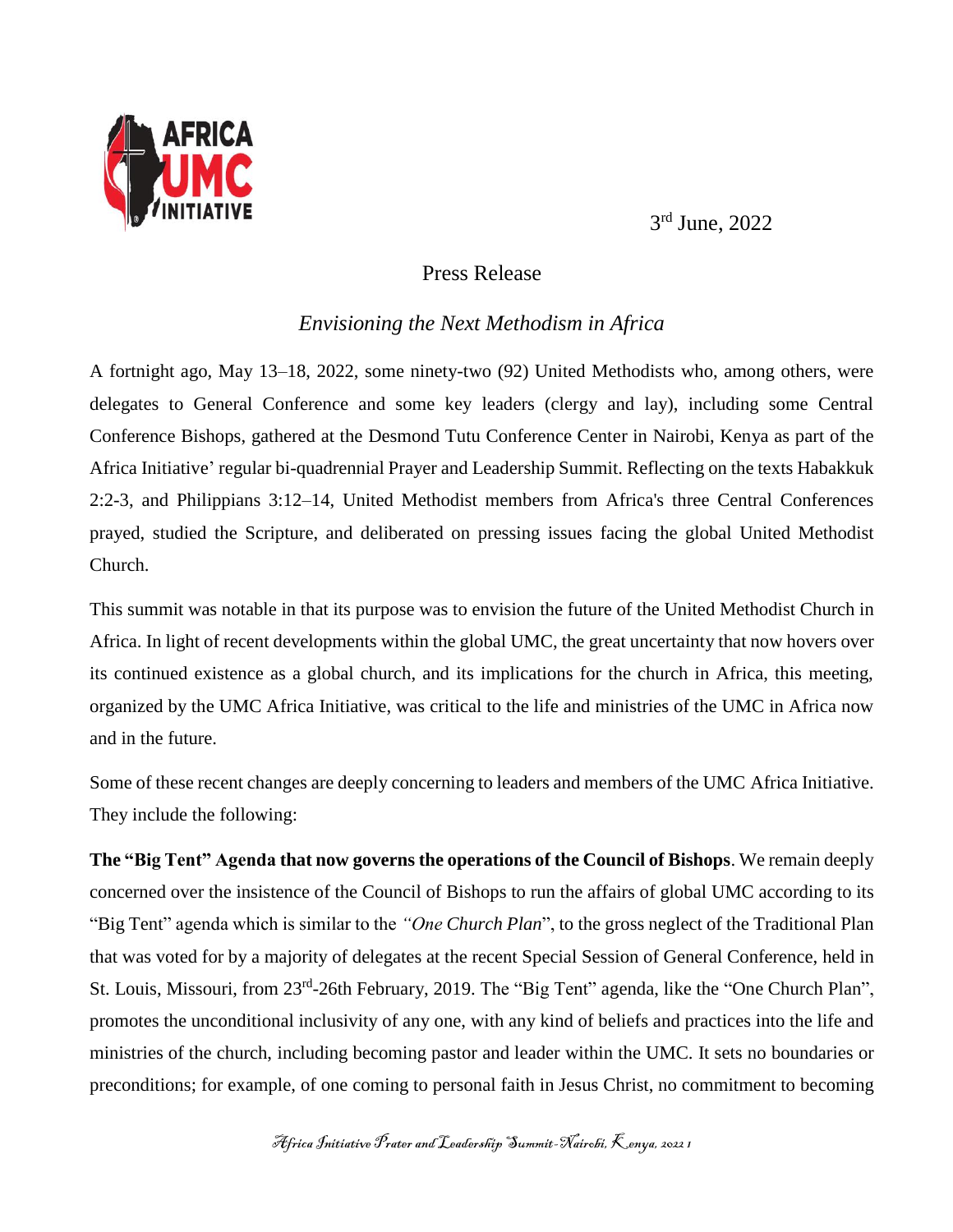an obedient disciple of Jesus Christ, or one's belief in the Holy Scripture as primary authority for faith and Christian living.

Further, it promotes the legalization of homosexuality, the practice of same-sex marriage, and the ordination of LGBTQIA+ persons within the UMC. The UMC in Africa insisted then, and continues to contend now, that the practice of homosexuality is incompatible with Christian living, in consonance with the teachings of the Holy Bible (Genesis 2:18-25; Leviticus 18:22; Romans 1: 24-32), and as enshrined in the 2016 Book of Discipline of the UMC.

As a manifestation of the Council of Bishops' continued operations of its "Big Tent" philosophy to run the affairs of the global UMC, it has failed to address the case of one of their own that is a practicing lesbian and lawfully married to a same-sex spouse, despite the Judicial Council's landmark ruling invalidating her election and consecration as a UMC bishop (Decision1341, April, 2017). As a result, some bishops within the Council of Bishops have persistently endorsed these sinful practices with impunity.

The UMC in Africa considers such actions on the part of our spiritual leaders, who ought to be "Shepherds of God's flock" entrusted to their care (1 Peter 5:2-3), as apostasy. We consider their actions diametrically opposed to the Gospel of Jesus Christ (Galatians 1:6–9), which has the potential to lead people astray from the truth (Matthew 18:6). As a result, given the acts of some of our "spiritual leaders" and the rapid drift of the UMC's from biblical Christianity, we find it difficult to continue to follow its example as a legitimate Christian organization capable of providing spiritual leadership and direction to Africa's growing church. Therefore, the African gathering evaluated the past, comprehended the present, and looked into the future with hope in the Lord Jesus Christ, as we contend for the faith once for all entrusted to the Saints (Jude 3), and committed to sustaining a Christ-centered, scripturally-driven, evangelistically-functional, and mission-minded church in Africa.

**Postponement of 2020 General Conference to 2024**. Another recent development that was high on the agenda of the Initiative's Prayer and Leadership Summit was the decision of the Commission on General Conference to postpone 2020 General Conference to 2024. The decision was made as though predestined in February, despite the fact that we still had more than five months until the planned General Conference in the final week of August of this year. We still advocate for an early holding of General Conference.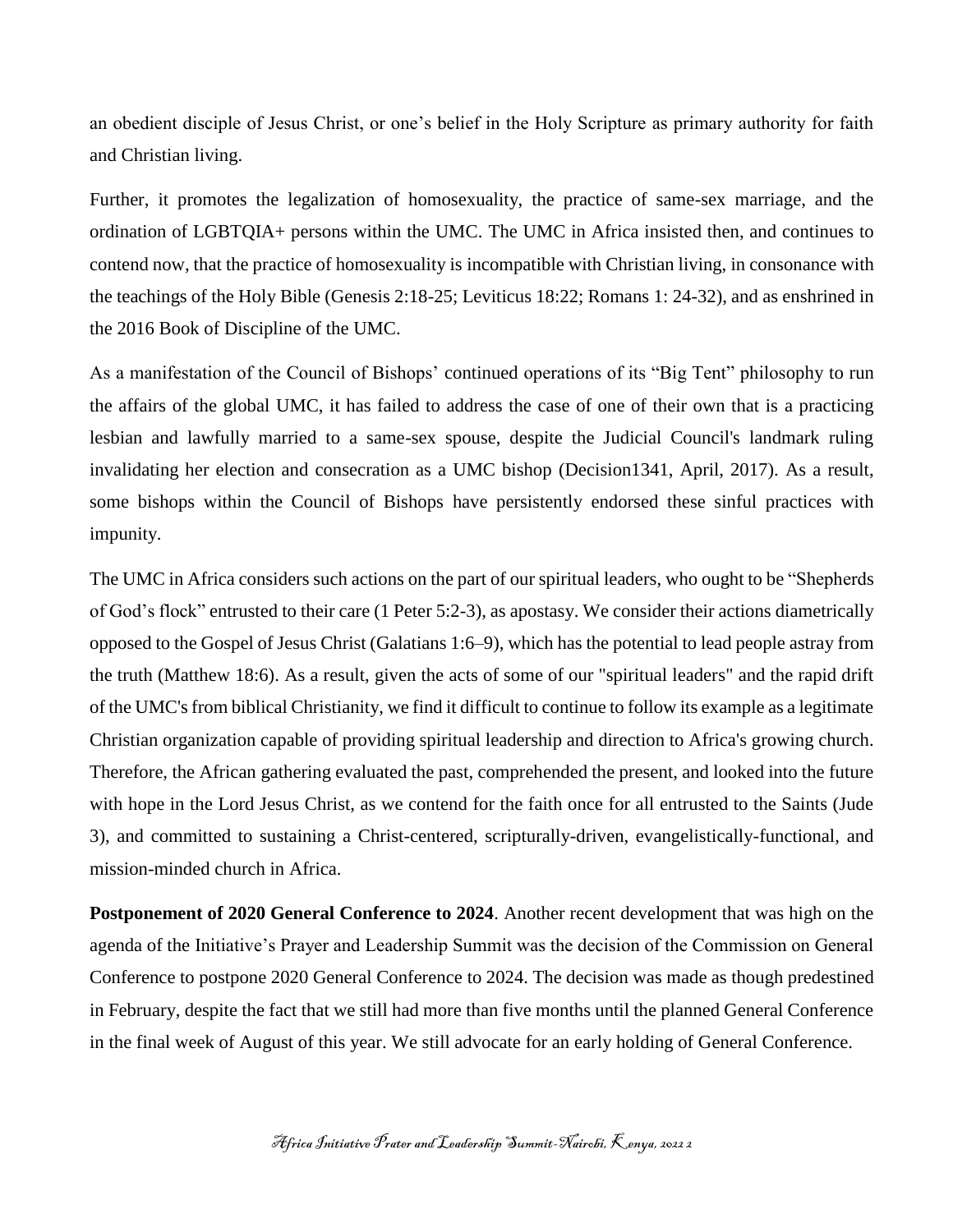We strongly feel that the postponement was highly unwarranted, given the significant improvement in the cessation of the COVID19 disease globally and the start of mass gatherings in the United States and other parts of the world. Prior to the decision to postpone the General Conference, we urged with the Council the Bishops and the Commission on General Conference to proceed with the General Conference and not cite the problem of COVID-19 and the difficulties in obtaining visitors' visas to the United States as justifications for postponement. We advocated that, if hosting the General Conference in the United States proves challenging, the global Church should explore a location outside of the United States. We also proposed having the event in Africa (Johannesburg, Nairobi, Abidjan, Harare, and so on).

That request was made five months in advance of the General Conference schedule to ensure that the leadership of the Commission and the Council of Bishops would work to put into place modalities, and work with relevant agencies to ensure that delegates could sit interviews for their visitors' visas, just as other entities were doing to facilitate the processing of visas for their guests to the USA. Our request was completely ignored. Instead, as early as February, they postponed General Conference to 2024. One then wonders whether this was a designed strategy to postpone the passing of the Protocol that all sides (Progressives, Centrists, and Traditionalists) had joyfully agreed upon as the best possible solution to ensuring that both Traditionalists and Progressives within the UMC amicably separate to do effective ministry as they see appropriate. Hence, the gathering evaluated the decision of the Commission to determine a way forward for the UMC in Africa.

**Birth of the Global Methodist Church**. Another agenda item of the summit was the birth of the Global Methodist Church (GMC) and its implications for the UMC in Africa. Prior to the birth of the GMC, the Africa Initiative has had very close ties with some of its key leaders who, formally, were members of the Wesleyan Covenant Association (WCA). We therefore invited some leaders of the GMC to unfold the package of the GMC to African leaders, as by doing so, it would afford us the opportunity to ask all the questions about what we wanted to know about the GMC, and to know the options available to the UMC in Africa when amicable separation takes place.

Contrary to the opinions of some detractors, Africa Initiative did not invite leaders of the GMC to launch the GMC or to persuade annual conferences in Africa to join the GMC. While we are in partnership with the WCA and other renewal groups within the UMC, Africa Initiative is a movement within the three Central Conferences of Africa committed to missions and leadership development of African leaders and delegates to General Conference. We are not a member of the GMC. The Initiative, as a "brain child" of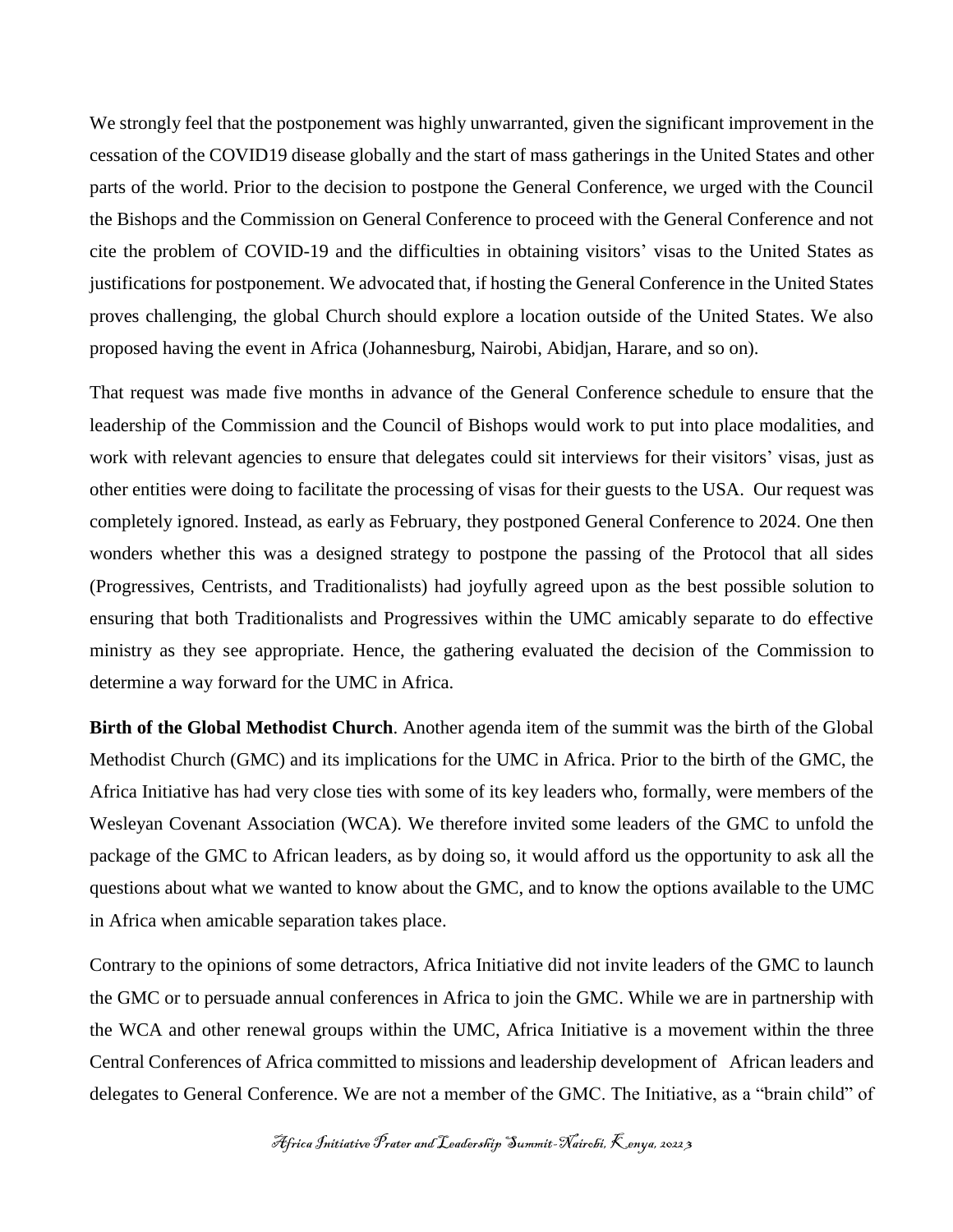the three Central Conferences of Africa, endorsed by every episcopal area, with assigned representative to the Initiative (an action taken by Central Conference Episcopal leaders in Accra, Ghana, in 2017), it cannot have membership in two denominations simultaneously.

Our decision to ask the GMC leadership to speak at the summit was predicated upon our conviction that access to knowledge is emancipation, and that people of the UMC in Africa have a right to know what is going on in the global UMC. And we encourage all of our Episcopal leaders to support information dissemination to their local churches, districts, and annual conferences so that the church in Africa does not stay "in the dark" on global church concerns.

Our experience with information dissemination across Africa's Central Conferences over the last four quadrennial (2008-present), is a manifestation of the massive transformation taking place within the African church in terms of numerical growth and spiritual depth, coupled with delegates' meaningful contributions to General Conference recently and their participation in the life and ministry of the global church.

It saddens our hearts, therefore, that some African Episcopal leaders refuse to discuss within their annual conferences the issue of human sexuality, that has unfortunately taken center stage within global United Methodism; the Protocol that might lead to amicable separation, etc.; and would dare to persecute some of their General Conference delegates and leaders who attempt to do so. We respectfully request the Council of Bishops to investigate allegations of imprisonment, suspension and expulsion of some clergy and laity from ministry and from the United Methodist Church without following the processes in the Discipline by some of our episcopal leaders in the Episcopal Areas of North Katanga, Angola East, Central Congo, East Congo, and Zimbabwe. We have received numerous reports of such allegations. Their primary offense is allegedly their commitment to preach and teach the Traditional position on Human Sexuality, and inform people about the Protocol of Reconciliation and Grace through Separation.

These Bishops who represent predominantly traditional annual conferences and episcopal areas, and who once stood for the traditional position of the African church have apparently changed their traditionalist stance in favor of a progressive alliance. While they have their rights to do, they do not have the right to persecute and expel from the church prominent leaders or member of our denomination in Africa for disagreeing with their episcopal leaders in these debates. We therefore beg the Council of Bishops to kindly intervene as soon as possible.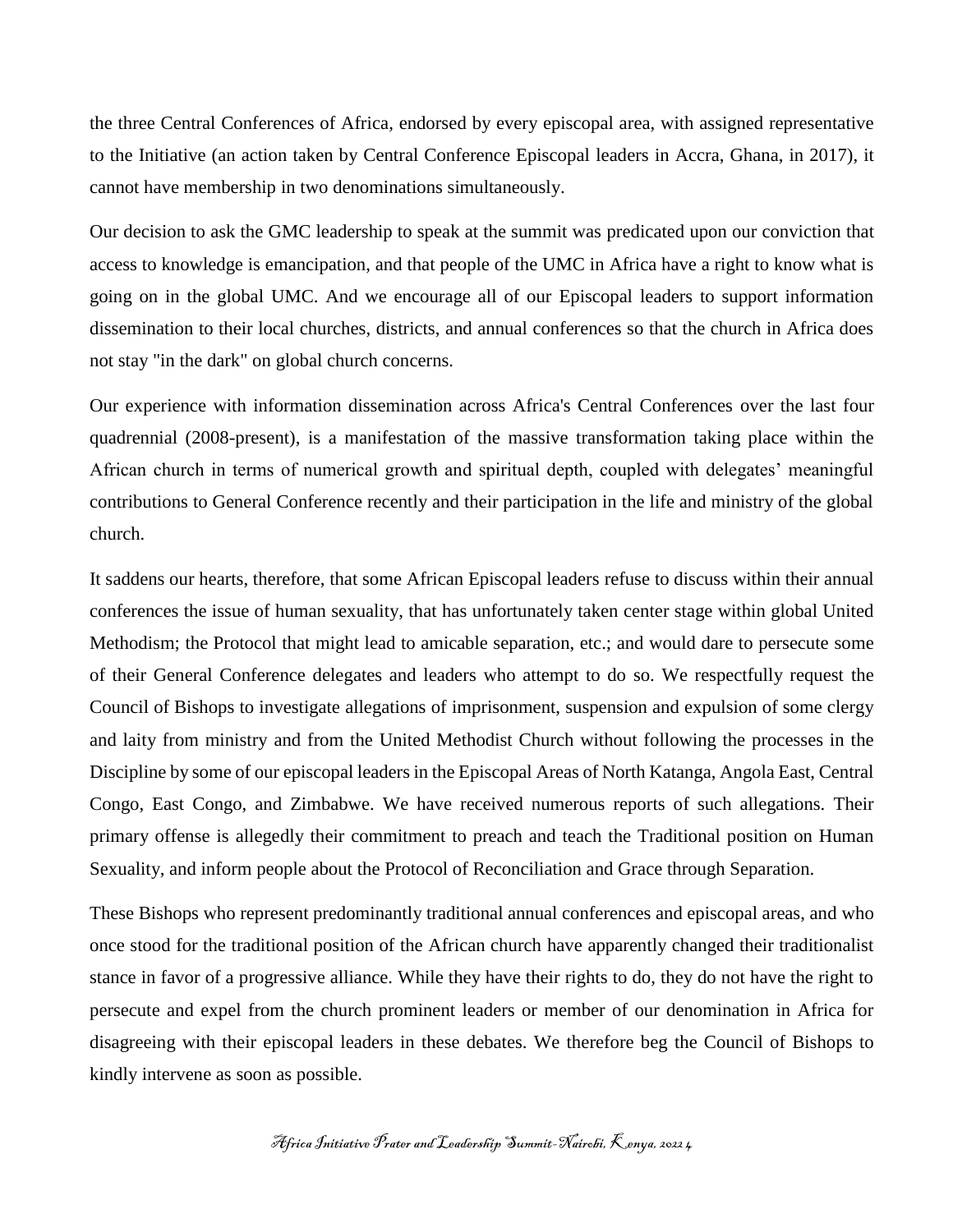**Key Consensus.** The Africa Initiative's Prayer and Leadership Summit culminated with a powerful session of praise and prayer in thanksgiving to God for His plans and intentions for the future life and ministry of the church in Africa. At the conclusion of the Prayer and Leadership Summit, the following consensus was reached, in accordance with our present episcopal leaders who were present:

- $\hat{\mathbf{v}}$  That the Africa Initiative remains committed to its vision of a biblically committed, Christcentered, evangelistically functional, mission-minded, self-sustaining, self-governing, selfpropagating, and self-theologizing church in Africa.
- $\cdot$  That the Africa Initiative remains committed to its mission of training, equipping, and empowering pastors and church leaders to foster discipleship, leadership, and raising the voice of the Central Conferences in Africa within global United Methodism.
- That the United Methodist Church in Africa shall not be a part of a denomination that changes the current language of the Book of Discipline on human sexuality in order to legalize homosexuality, same-sex marriage, or the ordination of practicing LGBTQIA+ people as pastors.
- $\cdot \cdot$  That the Africa Initiative shall continue to encourage African churches and conferences to patiently await the 2024 General Conference while advocating for the adoption of the Protocol of Reconciliation and Grace through Separation, and while acknowledging unique circumstances in some areas of the Continent that may cause members to act before then.
- That Bishops who have reached mandatory retirement by 2020 across the Central Conferences of Africa, but could not officially retire due to the postponement of the General Conference, be graciously retired, and that new episcopal elections take place this year.
- Now that the Judicial Council has ruled that the Council of Bishops can facilitate episcopal elections in Jurisdictional Conferences, it is our ardent hope that the respective Colleges of Bishops will equally facilitate episcopal elections in the Central Conferences in Africa, as the Philippines has fixed the dates. For to fail to do so would be considered by us as marginalization; and a gross denial of the rights of the UMC in Africa to exercise its spiritual democracy by electing its new episcopal leaders as will the jurisdictions in the United States.

## Signed:

Rev. Dr. Jerry P. Kulah, West Africa Central Conference, General Coordinator, Africa Initiative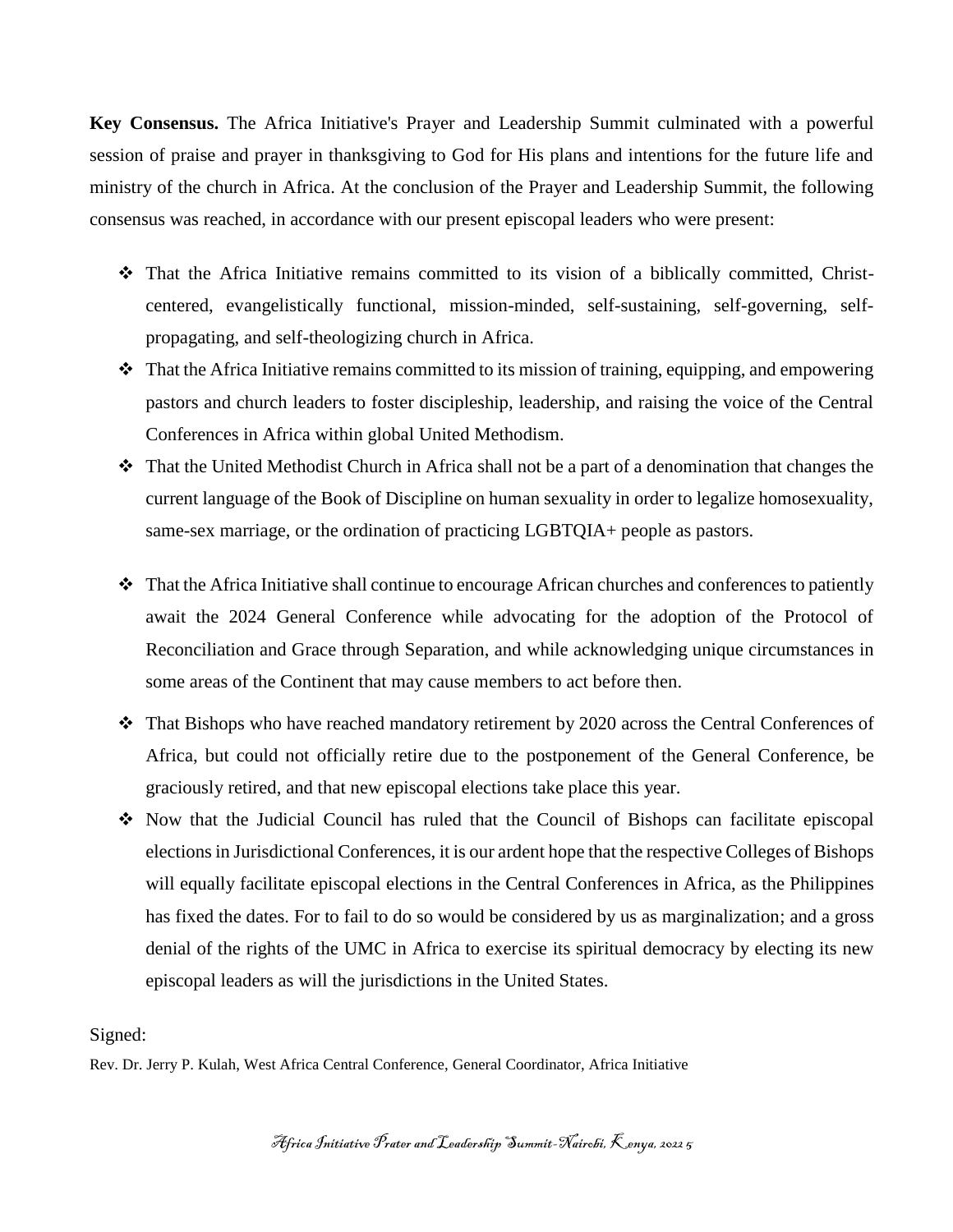Rev. Wilton T.A. Odongo, Africa Central Conference Rev Dr John Pena Auta, West Africa Central Conference Rev Dr Julius S. Nelson, Jr, West Africa Central Conference Rev Mujinga Mwamba Kora, Congo Central Conference Madame Ruth C. Kulah, West Africa Central Conference Rev Izwela S. Olivier, Congo Central Conference Rev Tshibang Mutond Jacques, Congo Central Conference Rev Monga Kamuyombo Richard, Congo Central Conference Karumb Mansang Justine, Congo Central Conference Mbayo Ngoy Nhoris, Congo Central Conference Dorothee Abedi Tulia, Congo Central Conference Kibawa Mukonde Sebwila, Congo Central Conférence Jean Jacques Mbuyu, Congo Central Conférence Rev Martin Kasongo Wakubatwa, Congo Central Conference Dr Antoine Umba, Congo Central Conference Betuely Shariel Nikodem, Congo Central Conference Rev Upendo Malaki Likondi, Congo Central Conference Tumba Lokwa Djedje, Congo Central Conference Tunda Kasongo Lukali Prosper, Congo Central Conference Rev Omba Djamba Dissashi, Congo Central Conference Sukisa Munomgo Nicolas, Congo Central Conference Lokoto Lowa Armand Pierre, Congo Central Conference Rev Stanley Mwiti Ringeera, Africa Central Conference Nellie Gatune Ruuri, Africa Central Conference Jaka Joile, Africa Central Conference Bartolomeli Dias Sapalo, Africa Central Conference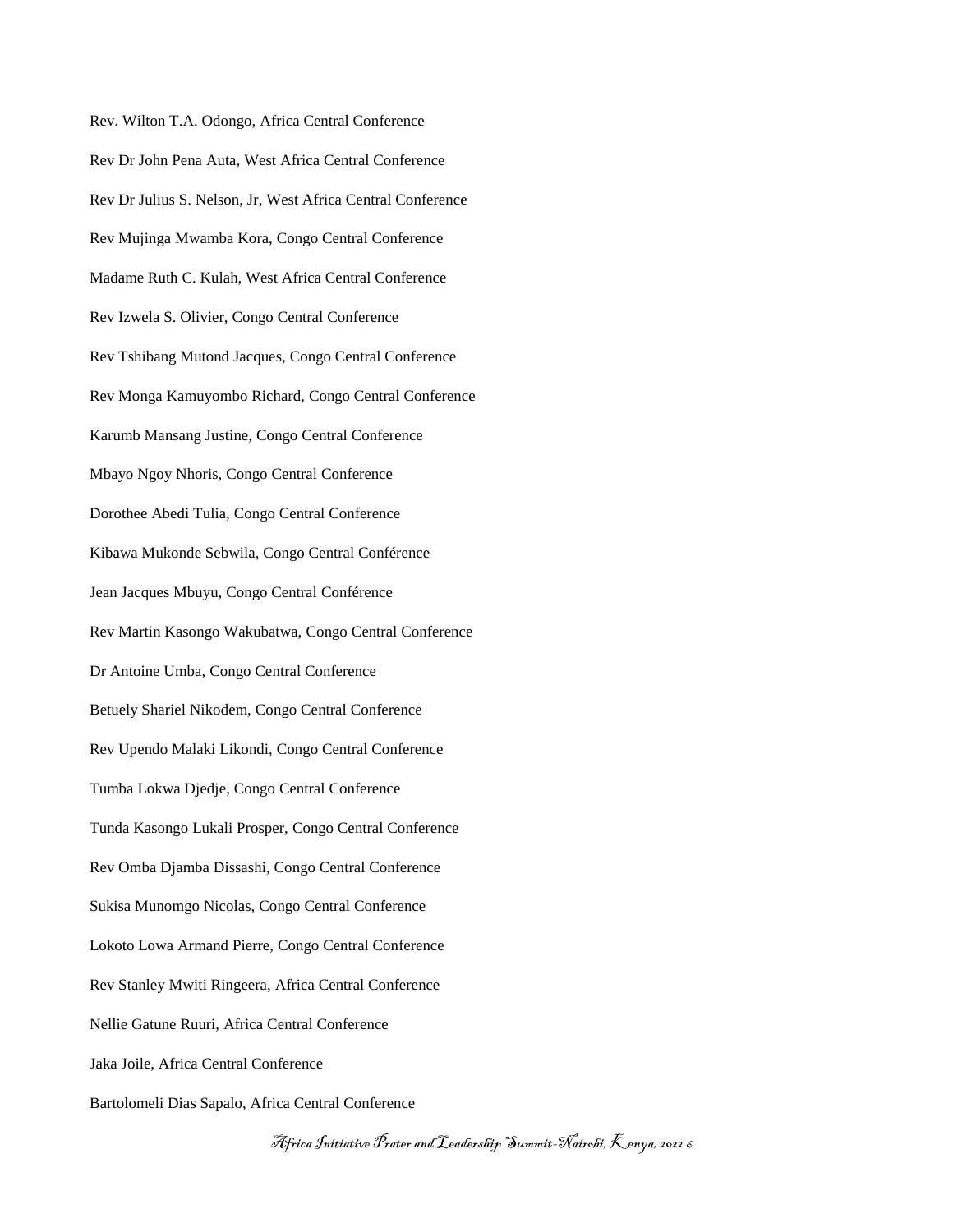Joao Kahilo Isaac, Africa Central Conference Me Lupaka Tshita Fils, Congo Central Conference Manirakiza Godelieve Eaac, Congo Central Conference Marcel Kakudji Faliala, Congo Central Conference James Kawadza, Africa Central Conference Rev Kenneth Kalichi, Africa Central Conference Juliel Kapula Kalitonga, Africa Central Conference Laaanton Chibuwe, Africa Central Conference Simon Mafunda, Africa Central Conference Muriel V. Nelson, West Africa Central Conference Cletus A. Sieh, West Africa Central Conference Richlain K. Quire, West Africa Central Conference Rev K. Richard Tonnonlah, West Africa Central Conference John Chikuta, Africa Central Conference Kasongo M. Mirielle, Congo Central Conference Yayuba Bazel Yoila, West Africa Central Conference Yuwsa Zabairu Elsmar, West Africa Central Conference Botoe Korto Kennedy, West Africa Central Conferene Jacob Apari Lawan, West Africa Central Conference Rev Alexander Atiku Sabo, West Africa Central Conference Loma Otshudi Louis, Congo Central Conference Kasongo Longanga Martin, Congo Central Conference Omba Wamu Adeline, Congo Central Conference Upite Mbaza Jacques, Congo Central Conference Aboua Louis Roi Nondenot, West Africa Central Conférence Adjobi Ameya Philippe, West Africa Central Conference